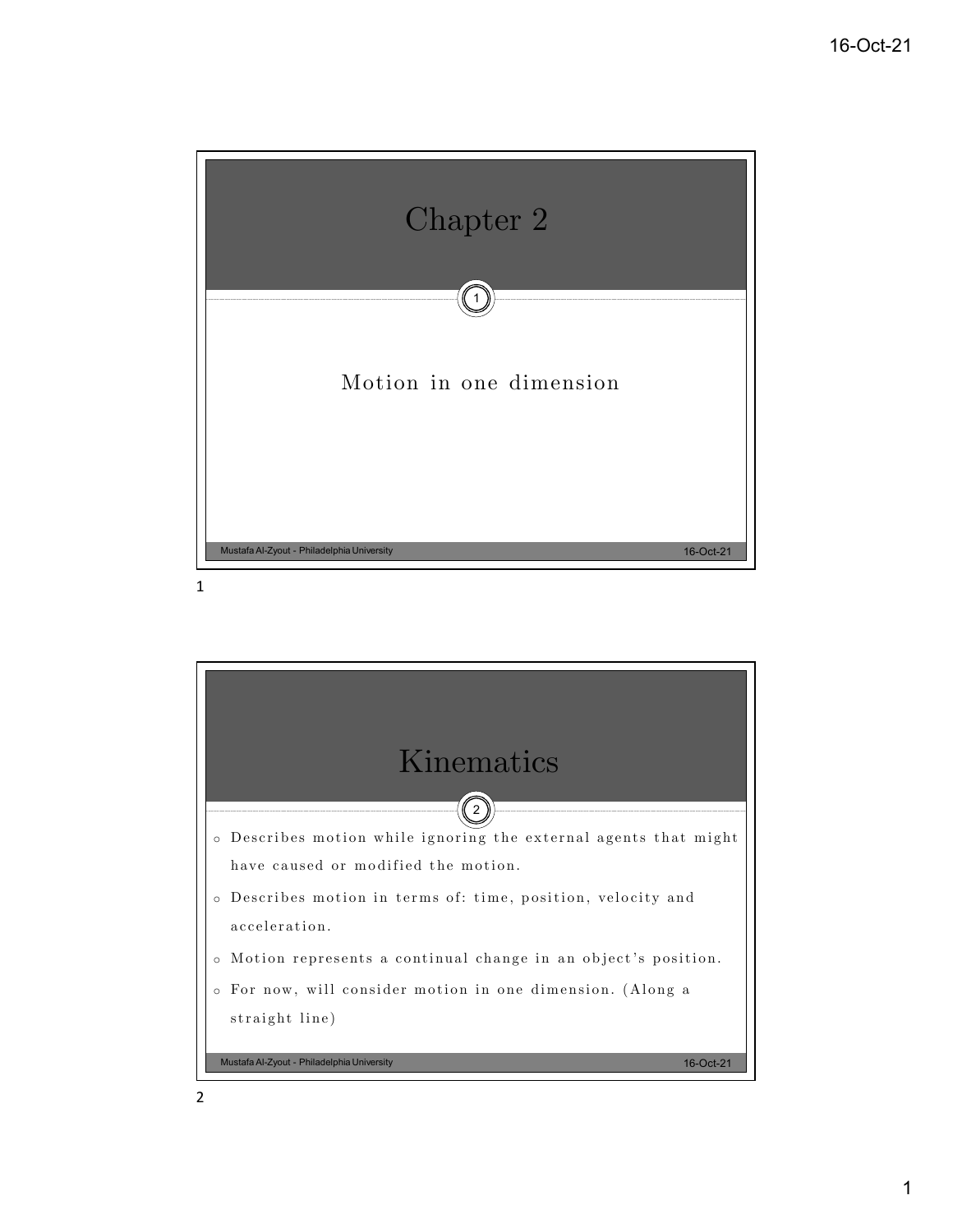

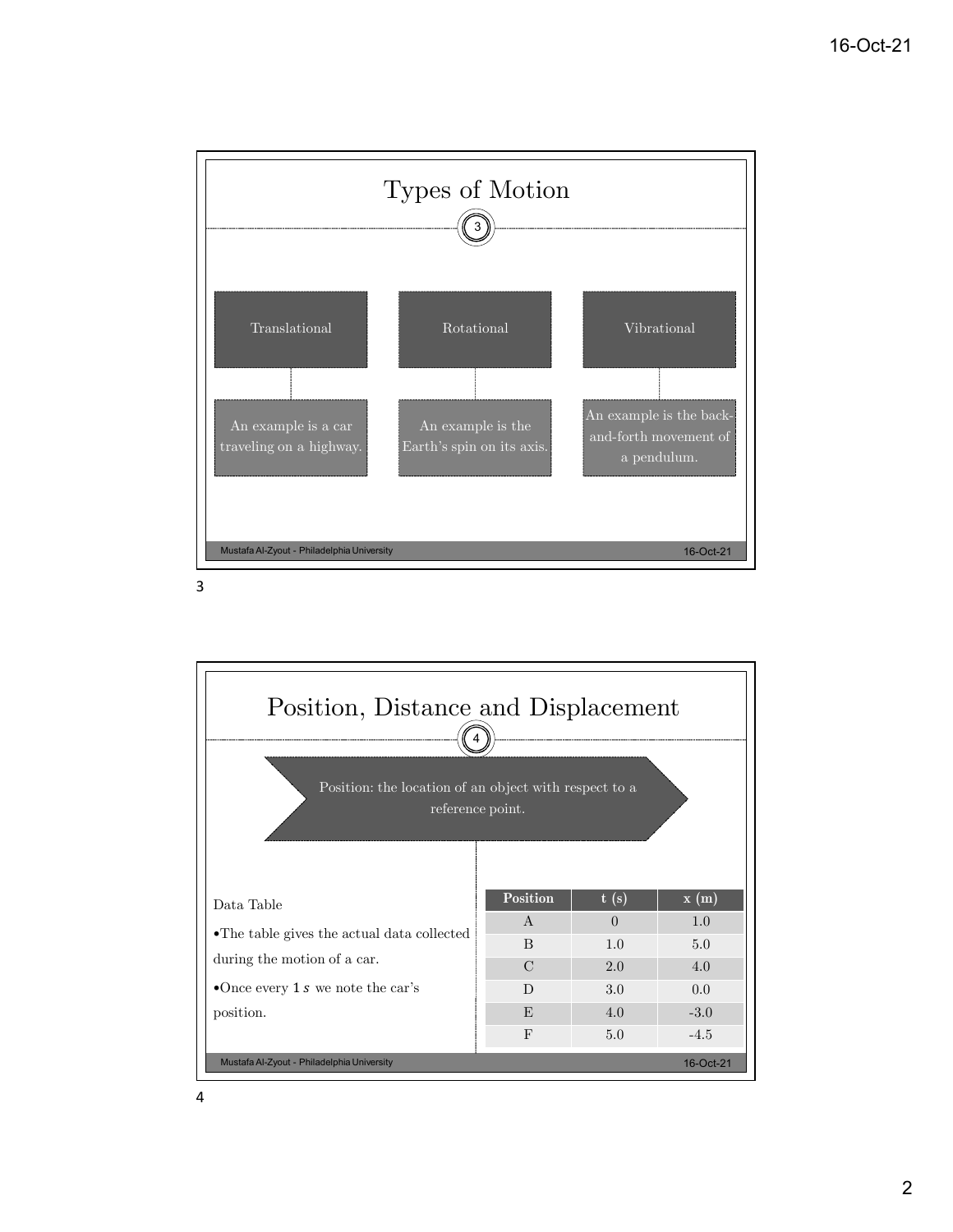

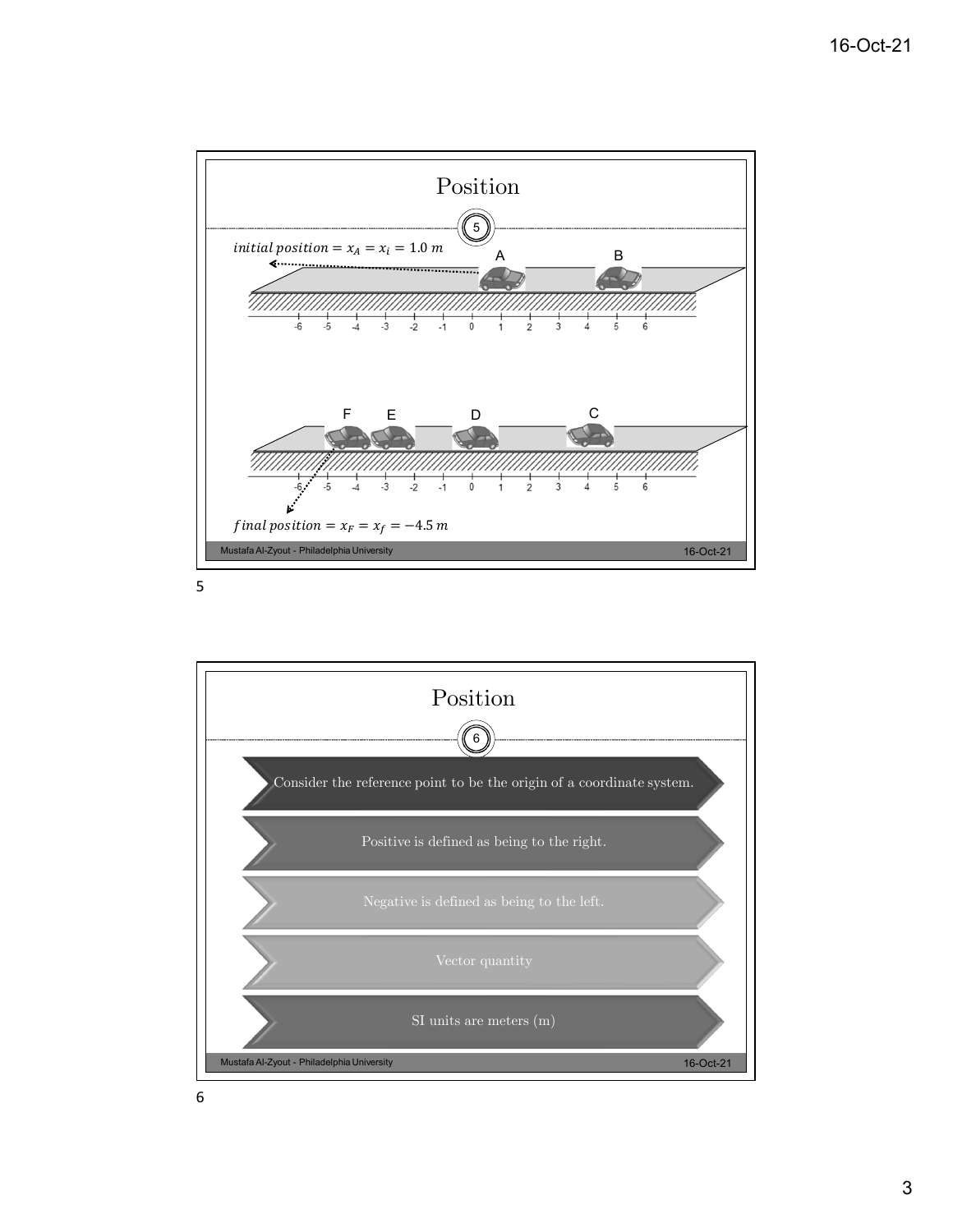



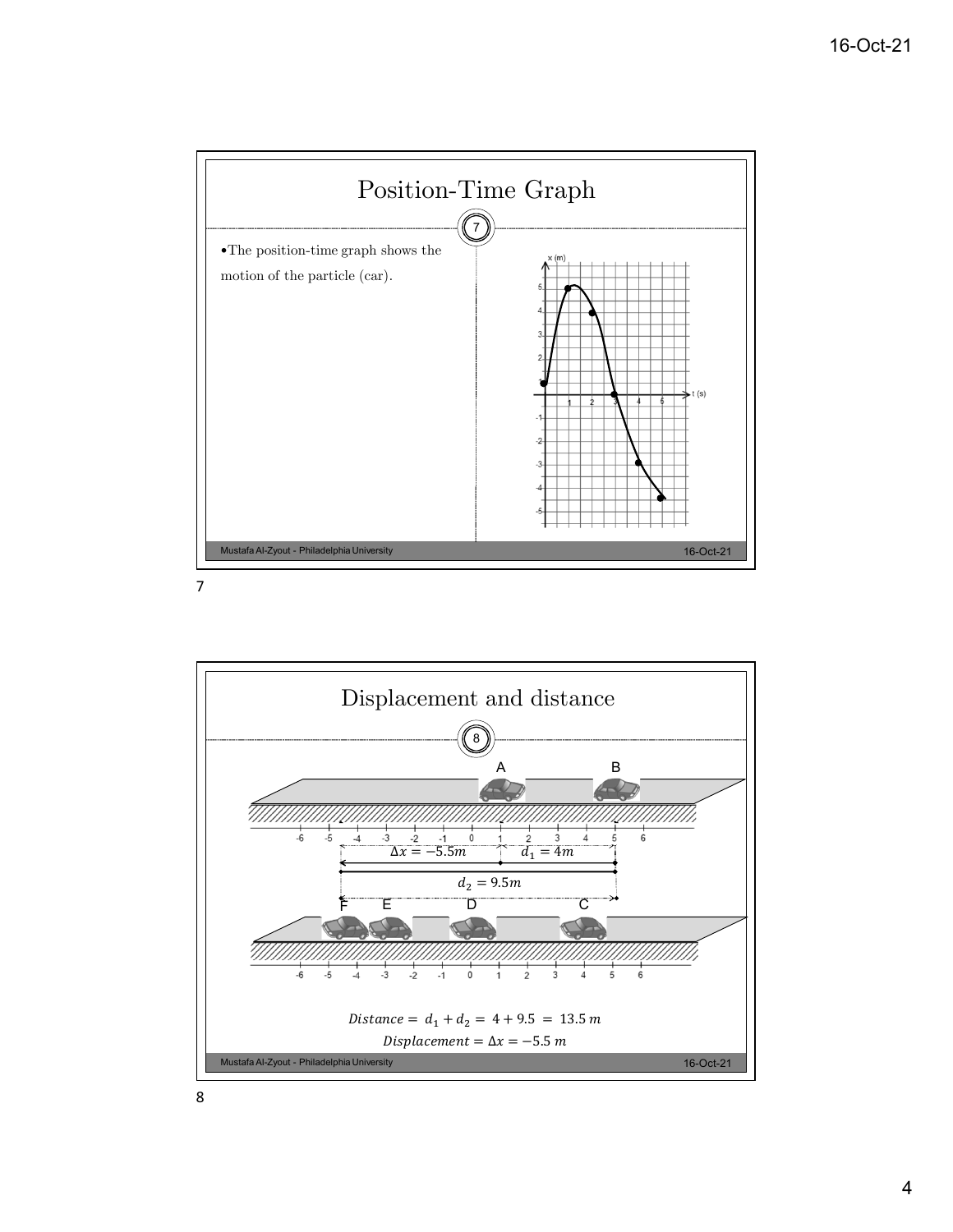

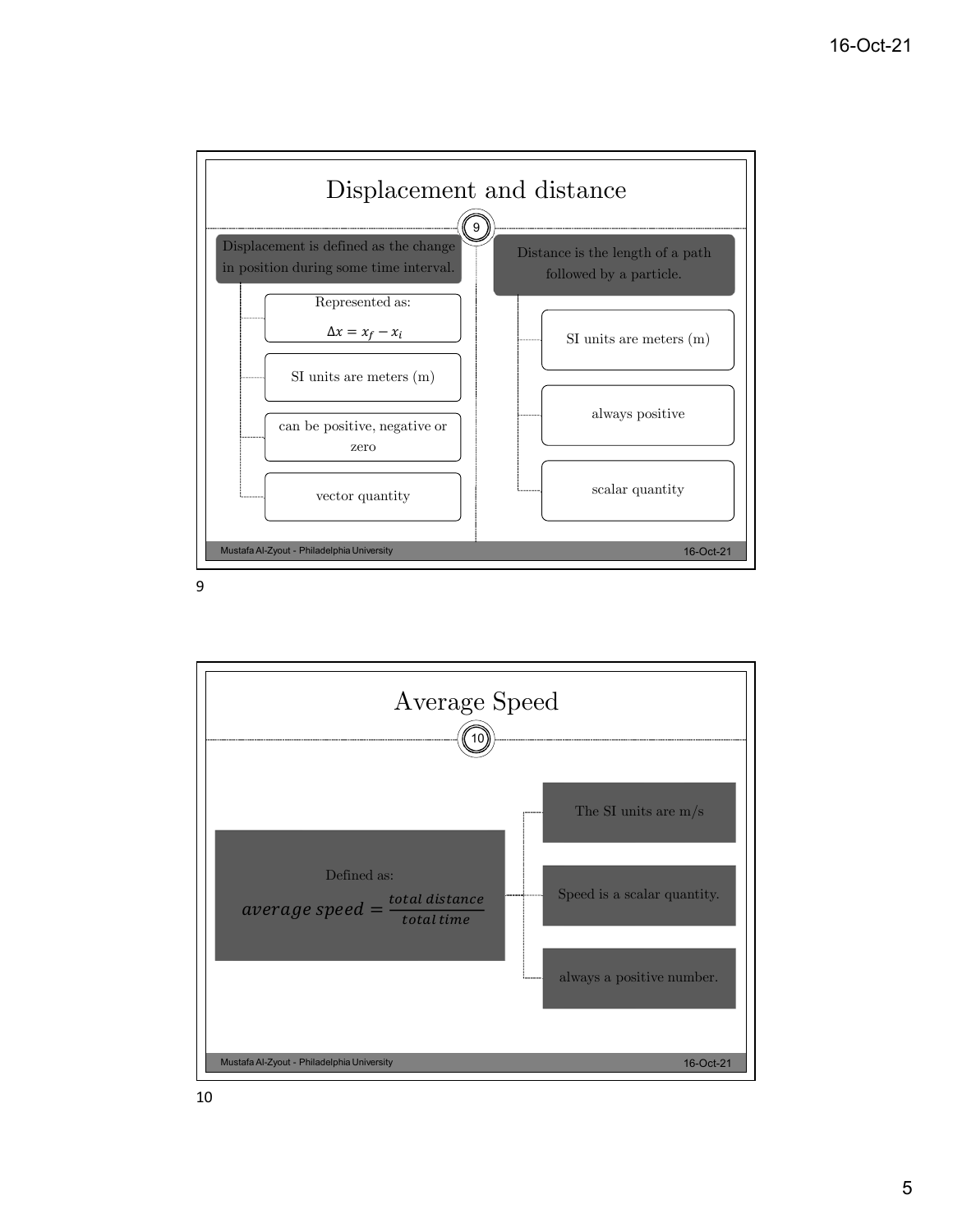

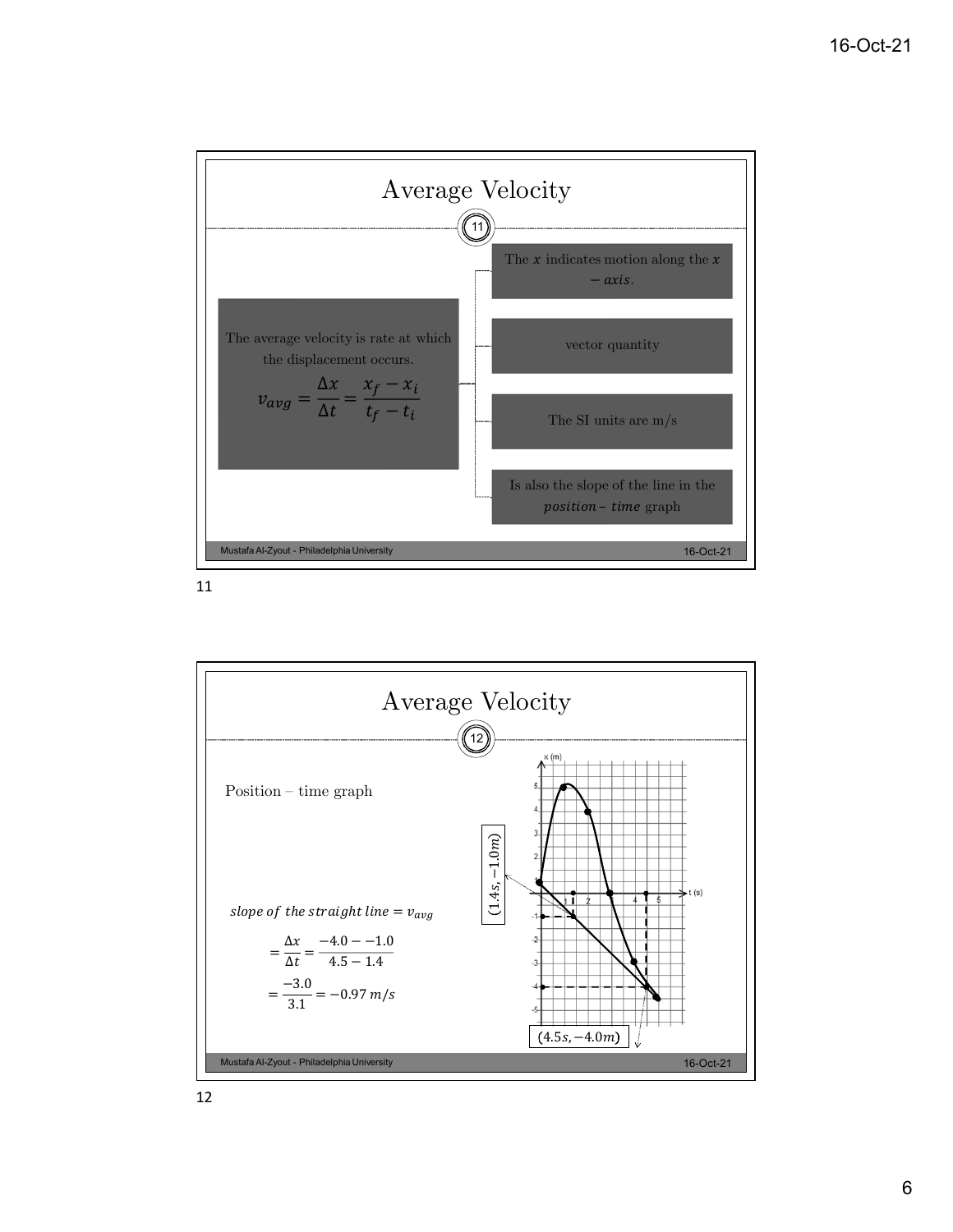



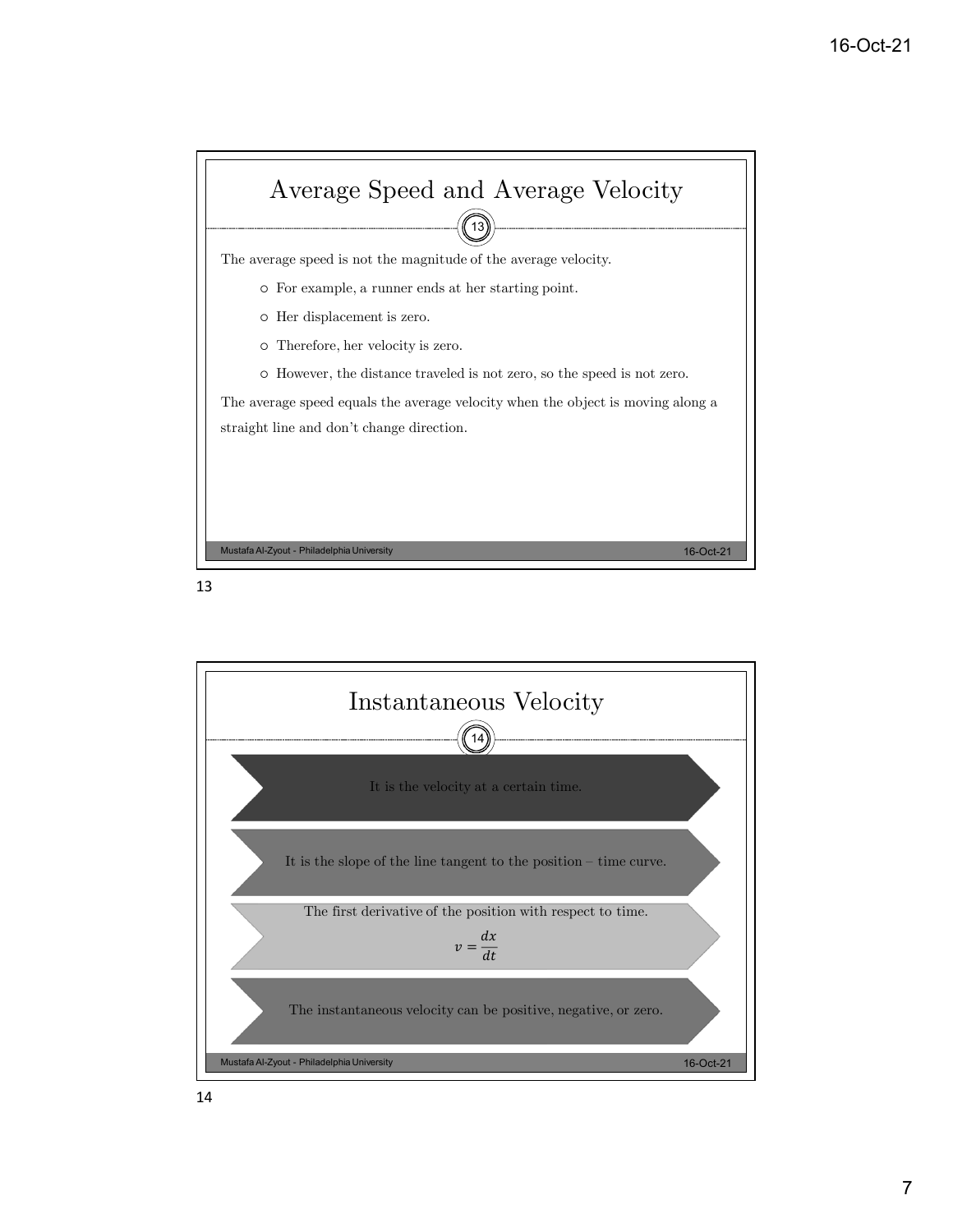

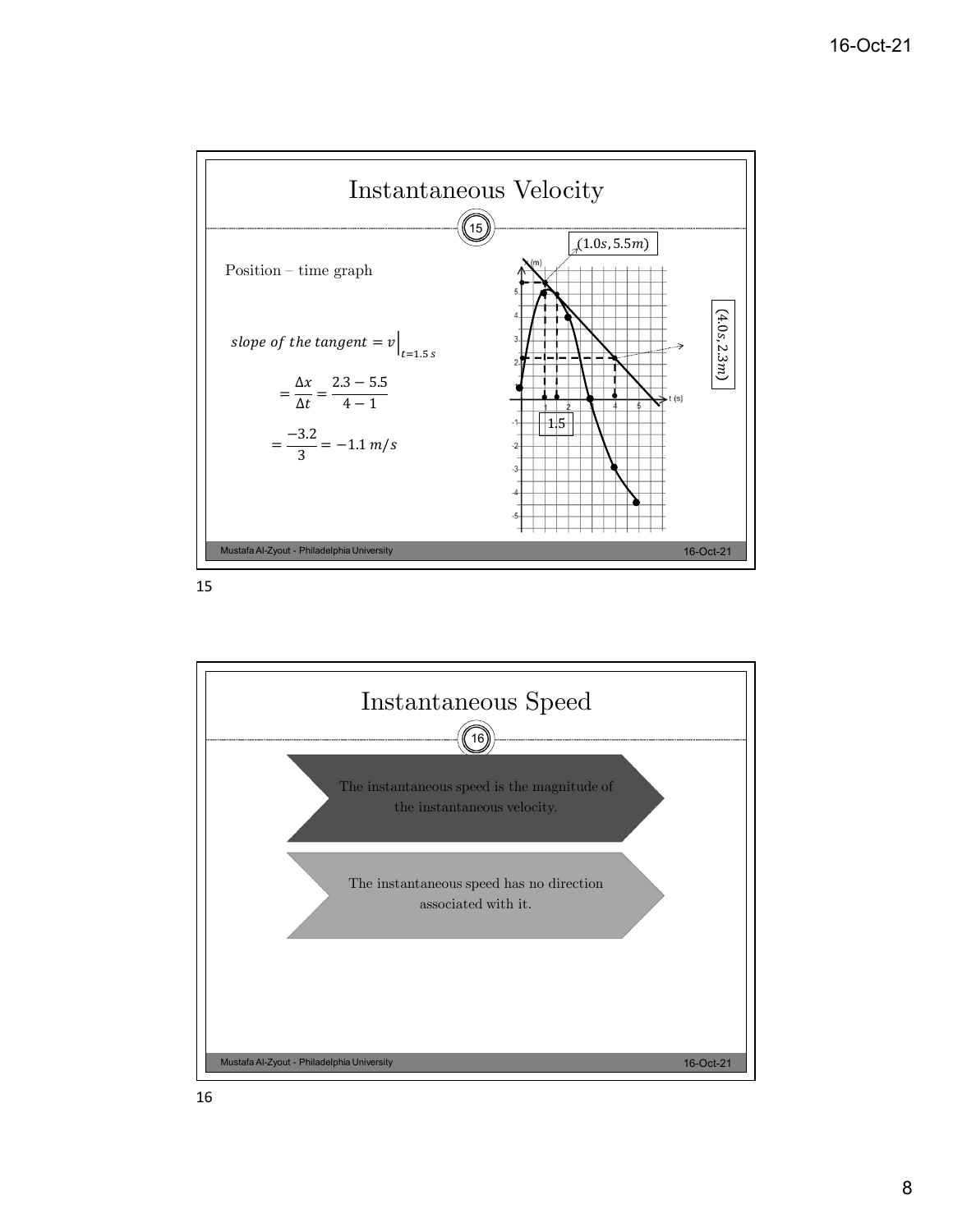

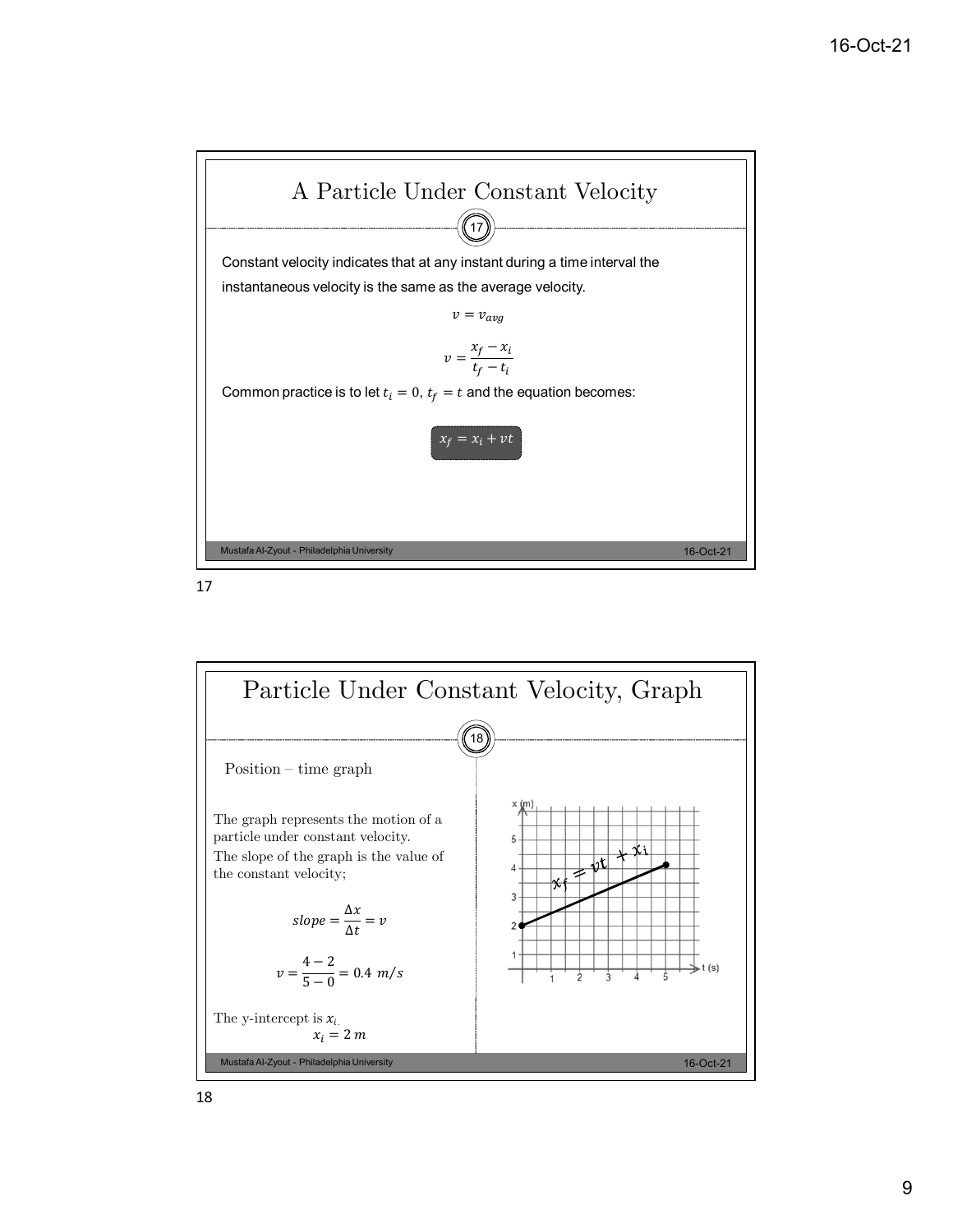

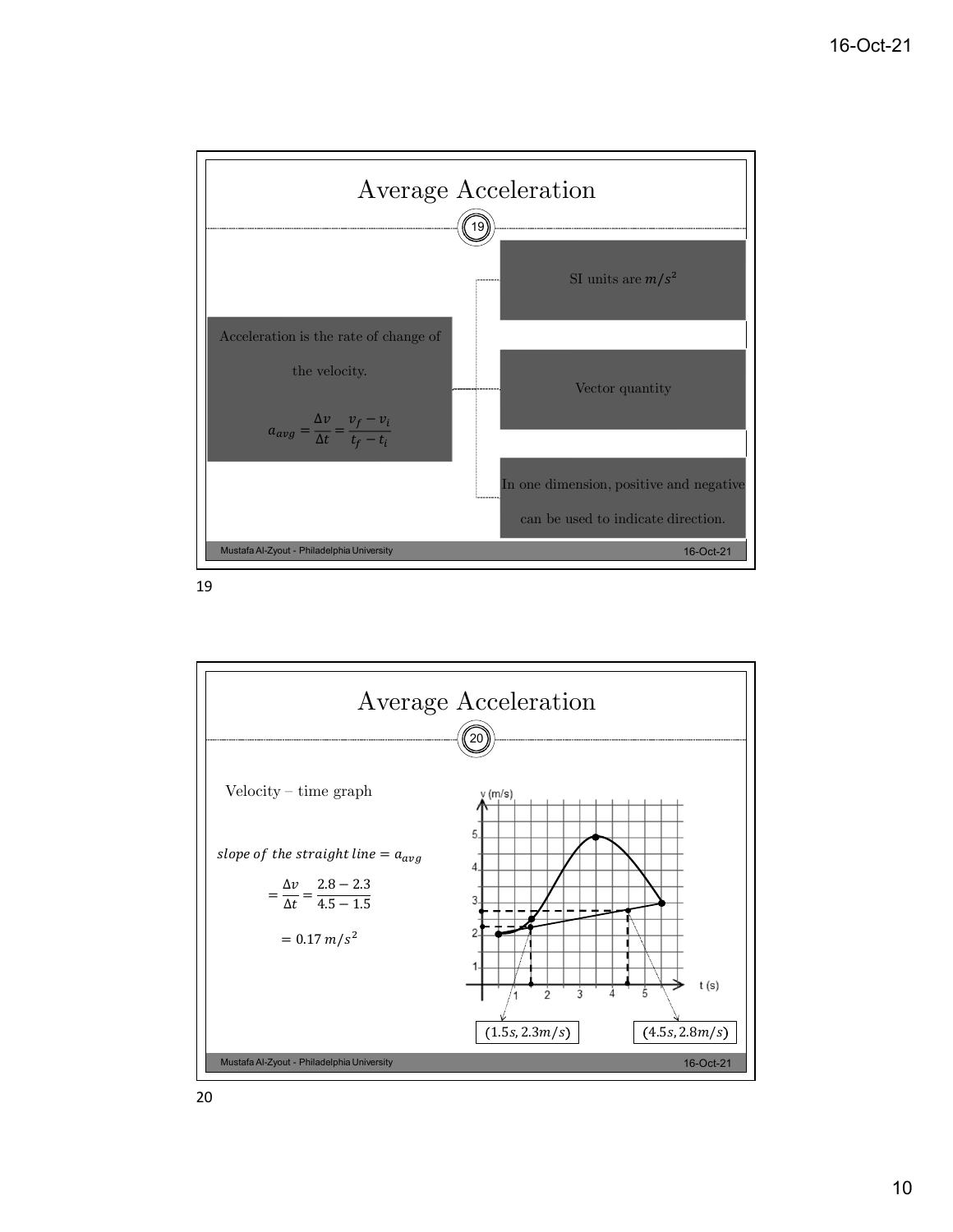

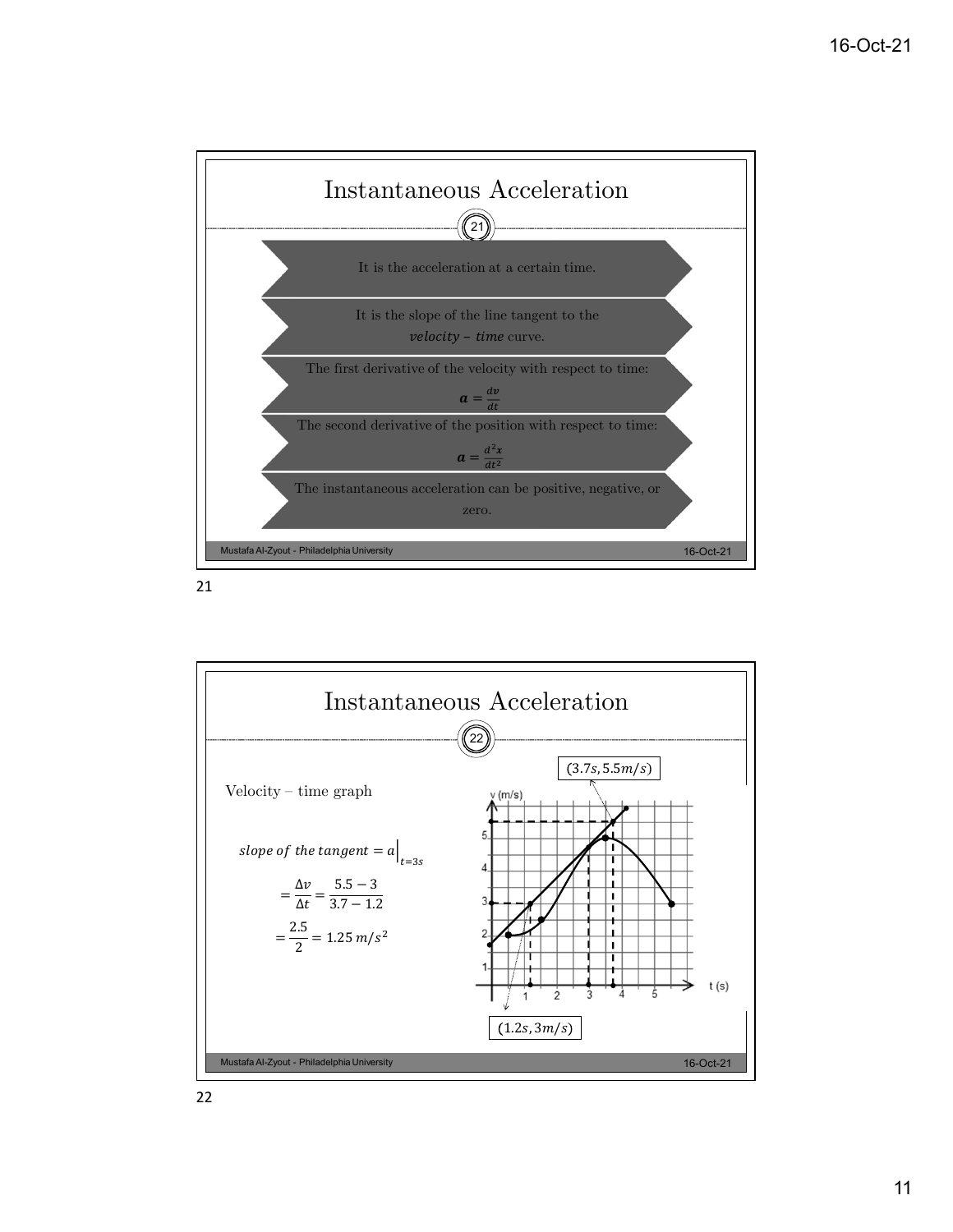

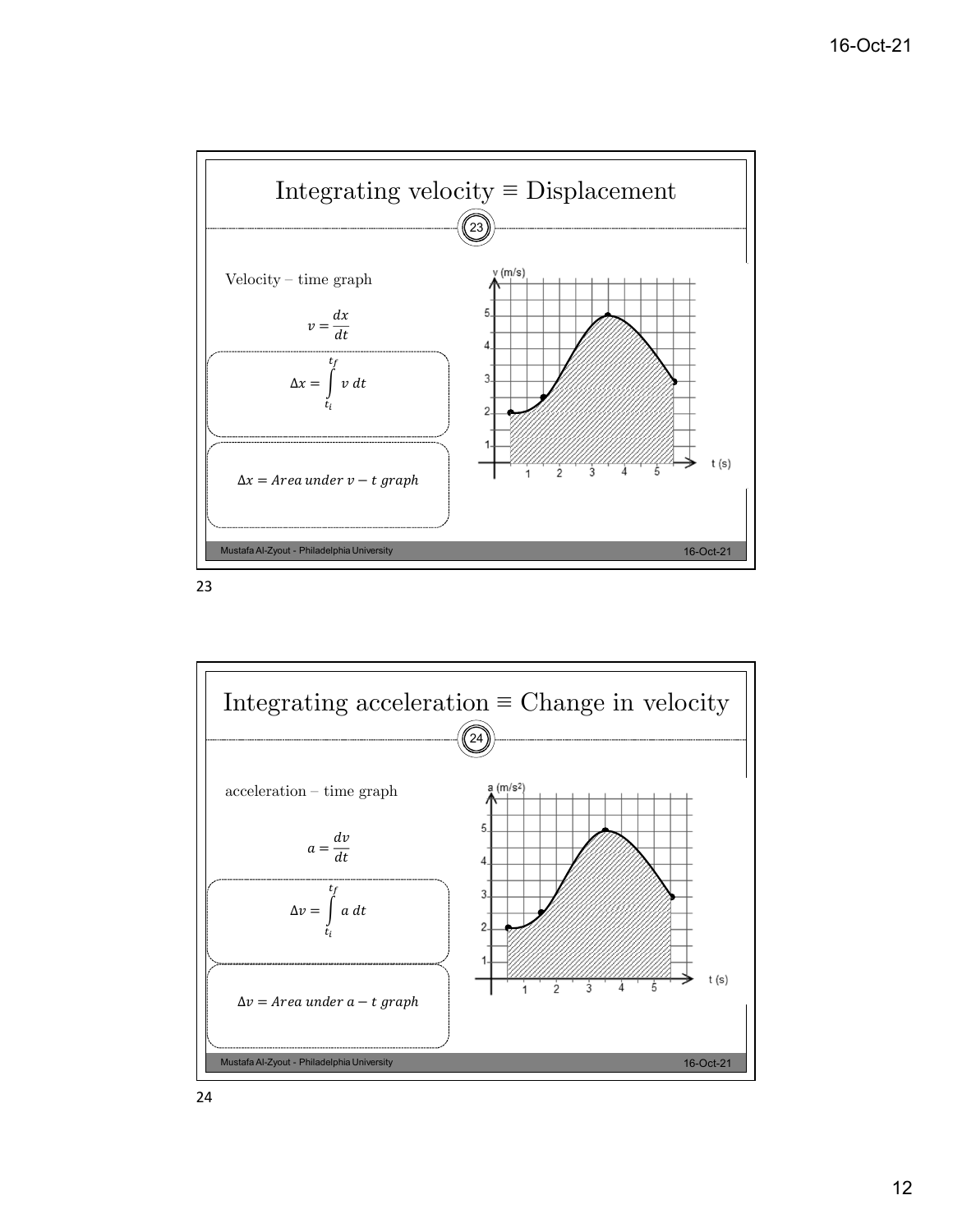



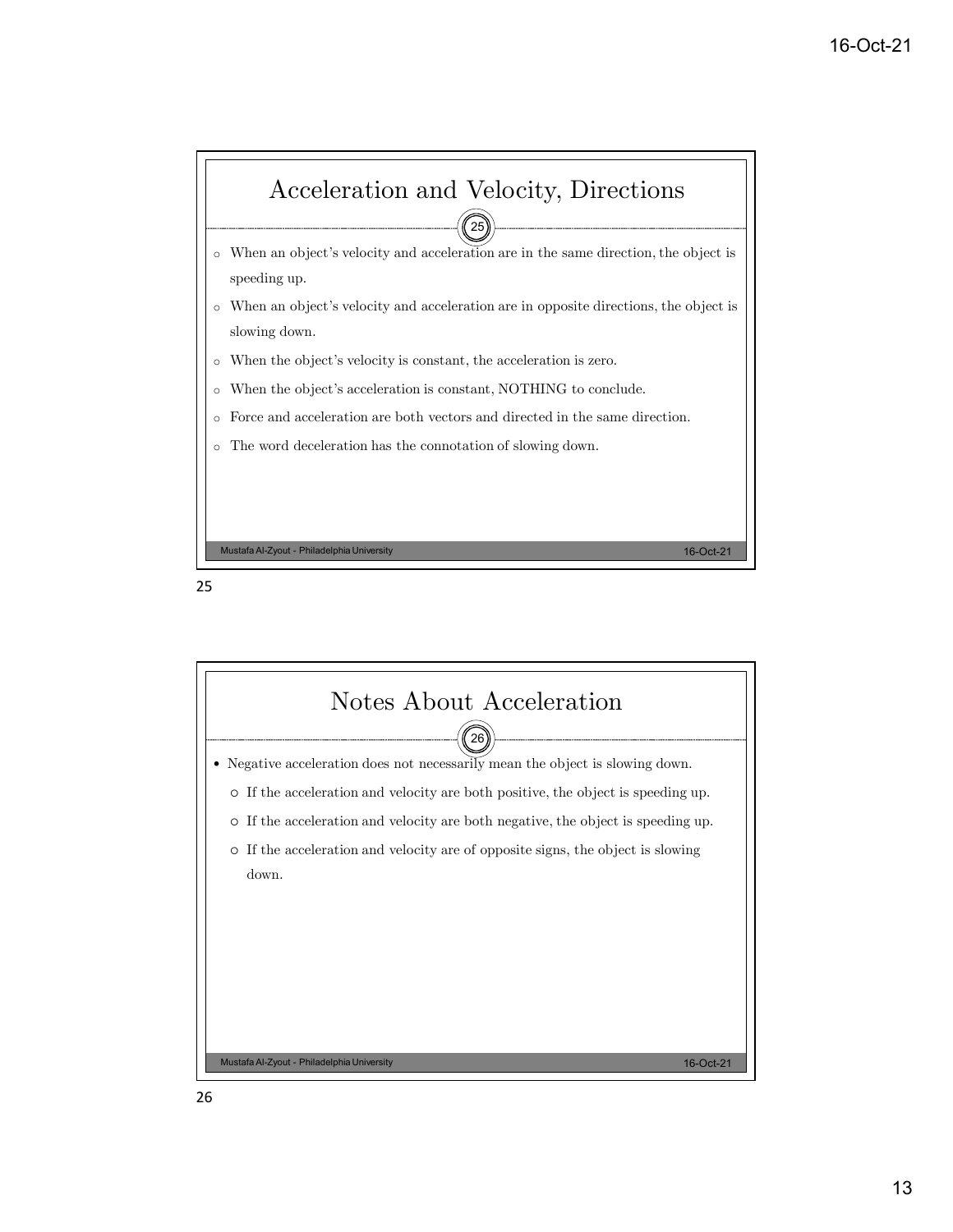



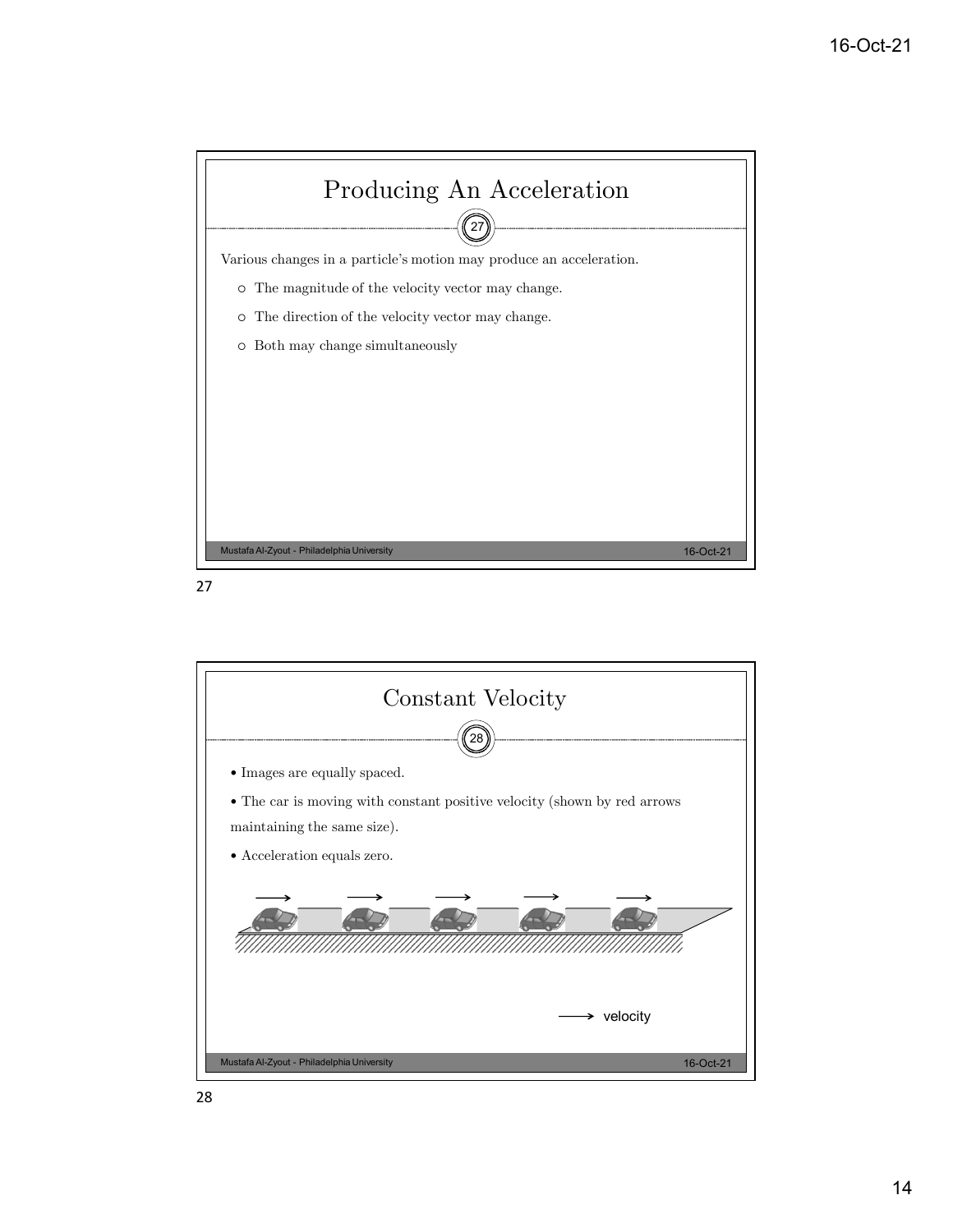

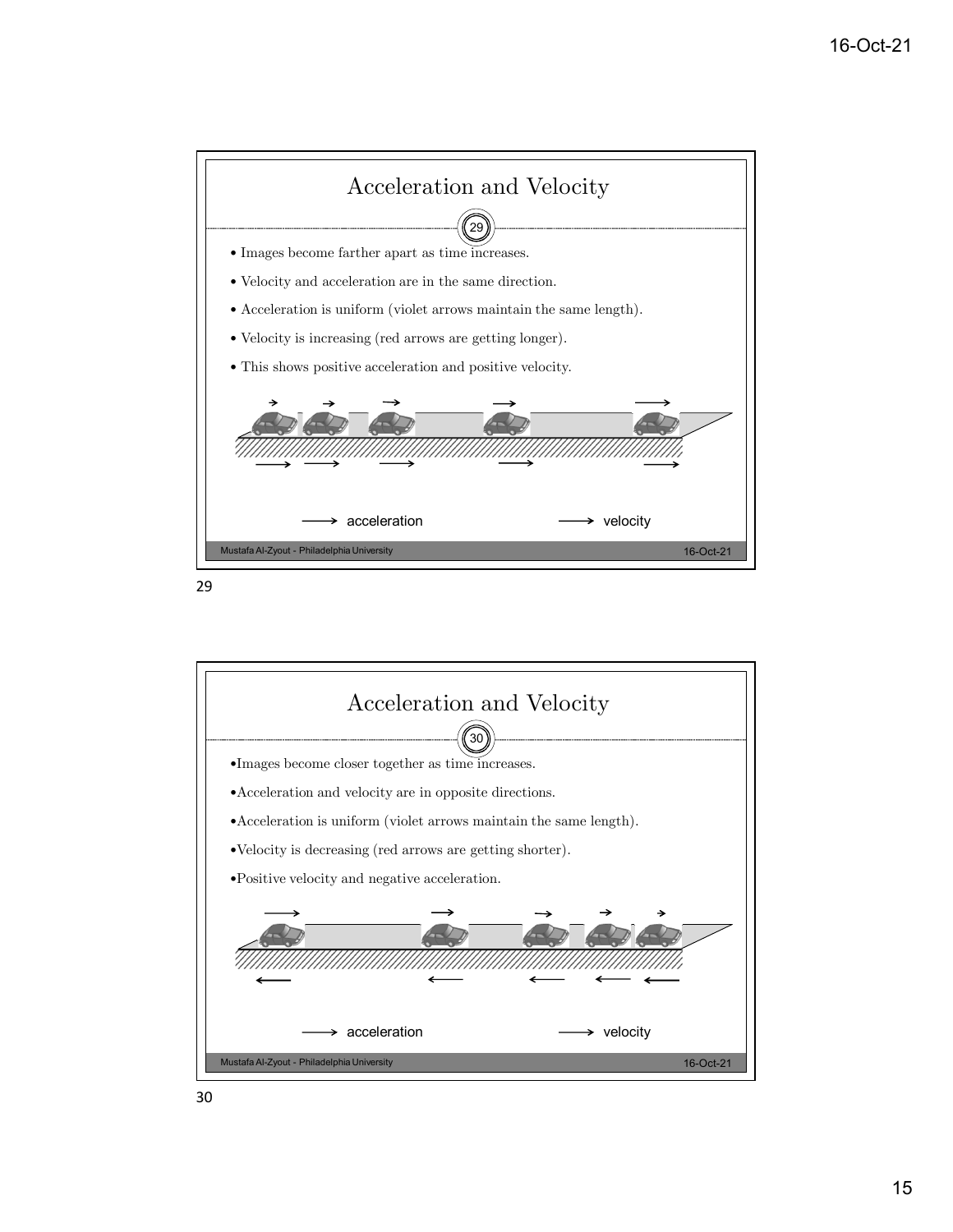

 $\widehat{31}$ 

Constant acceleration indicates that at any instant during a time interval the

instantaneous acceleration is the same as the average acceleration.

 $a = a_{avg}$ 

$$
a = \frac{v_f - v_i}{t_f - t_i}
$$

Common practice is to let  $t_i = 0$ ,  $t_f = t$  and the equation becomes:

$$
v_f = v_i + a_i
$$

Mustafa Al-Zyout - Philadelphia University 16-Oct-21

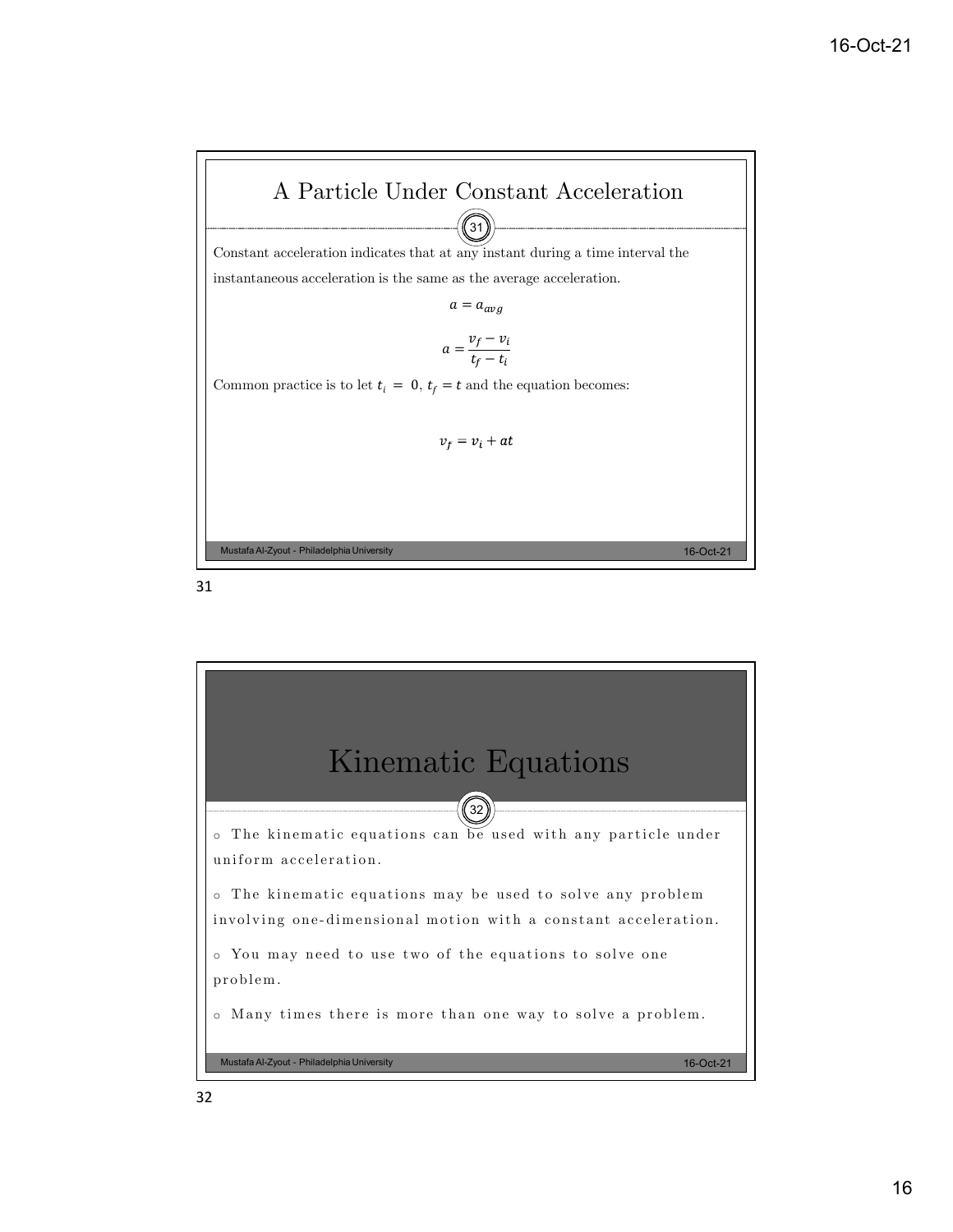

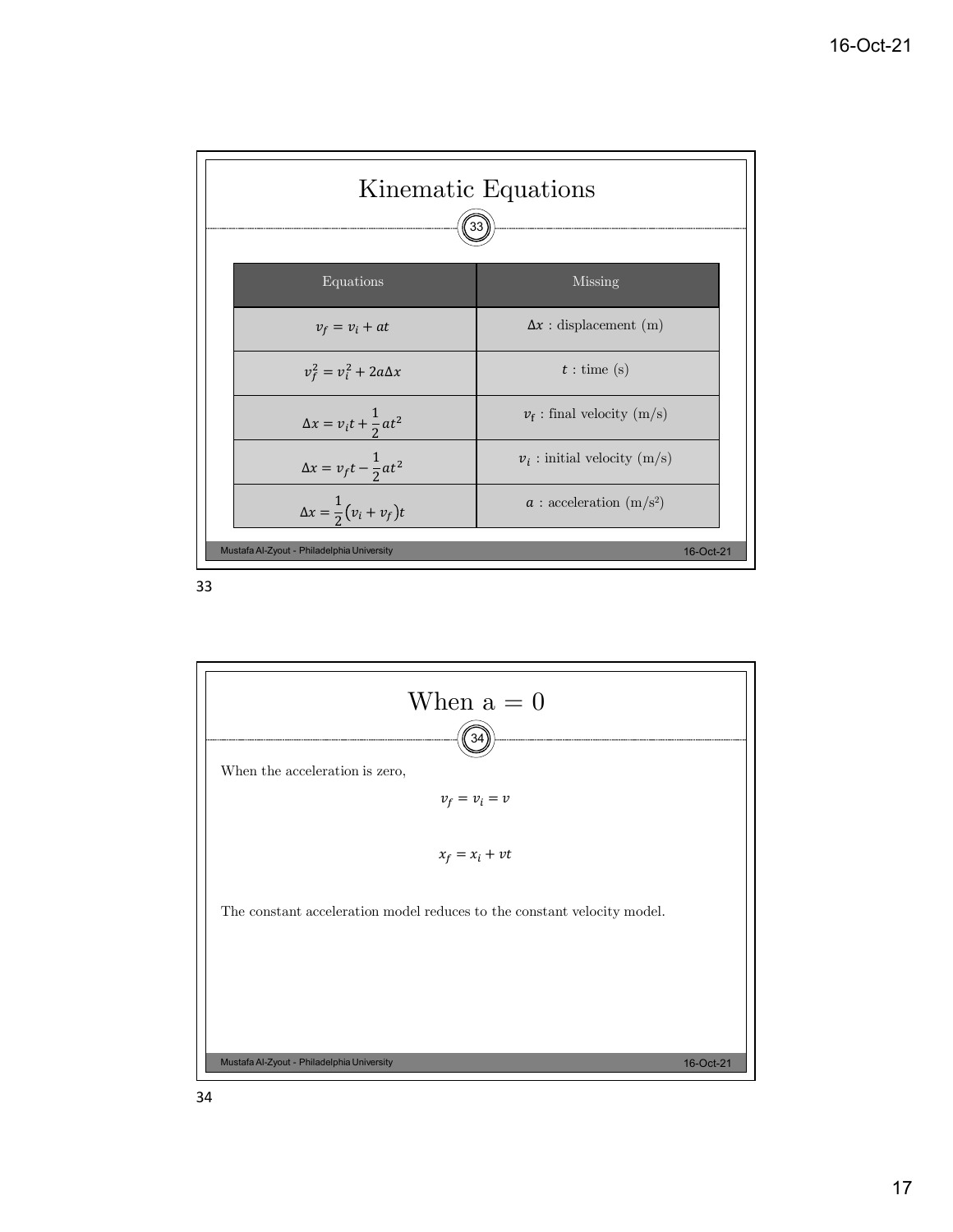



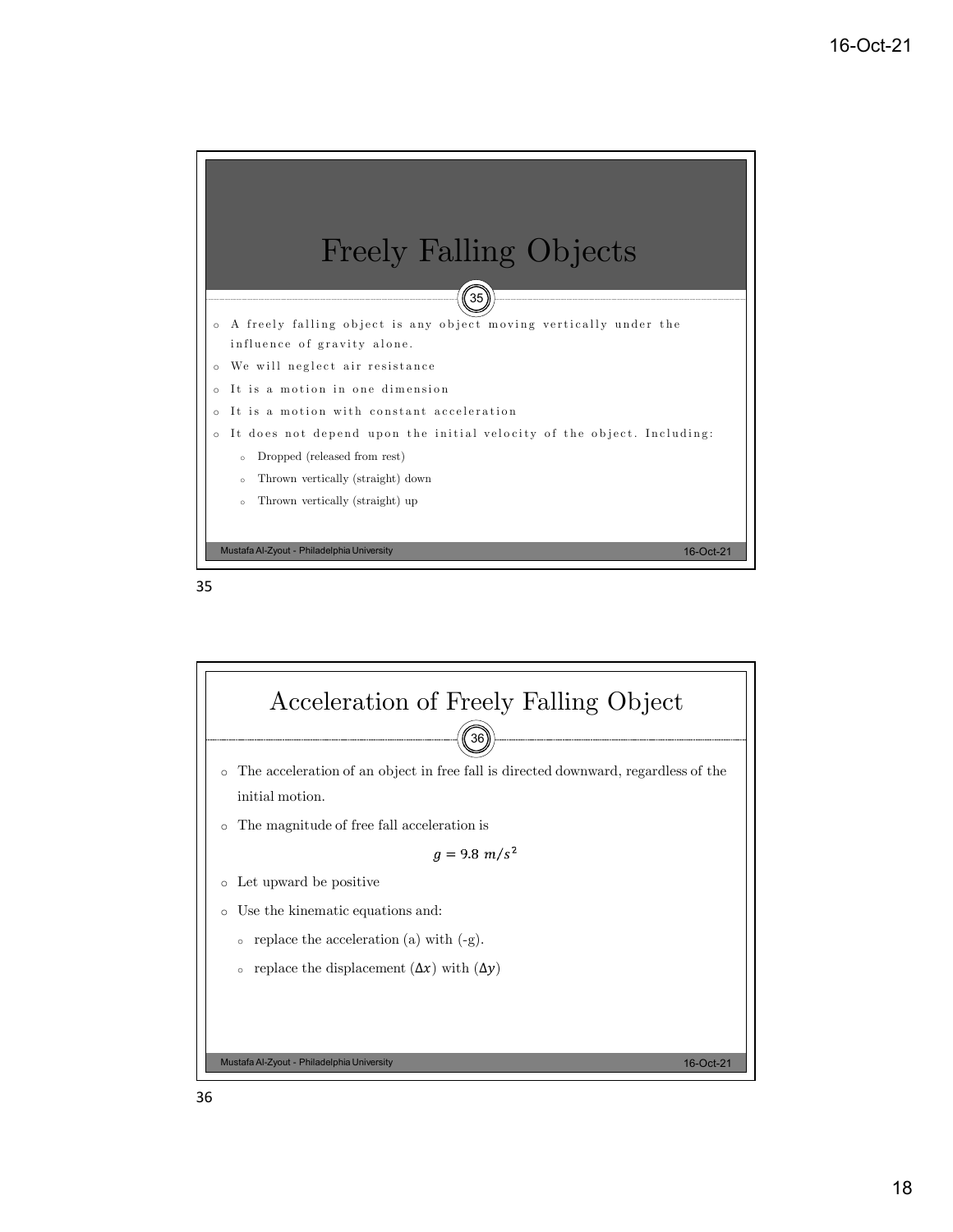| $Equations - Freely Falling$<br>37<br>$g = 9.8 \, m/s^2$ |                                    |
|----------------------------------------------------------|------------------------------------|
| Equations                                                | <b>Missing</b>                     |
| $v_f = v_i - gt$                                         | $\Delta y$ : displacement (m)      |
| $v_f^2 = v_i^2 - 2g\Delta y$                             | $t:$ time (s)                      |
| $\Delta y = v_i t - \frac{1}{2}gt^2$                     | $v_{\rm f}$ : final velocity (m/s) |
| $\Delta y = v_f t + \frac{1}{2}gt^2$                     | $v_i$ : initial velocity (m/s)     |
| Mustafa Al-Zyout - Philadelphia University<br>16-Oct-21  |                                    |